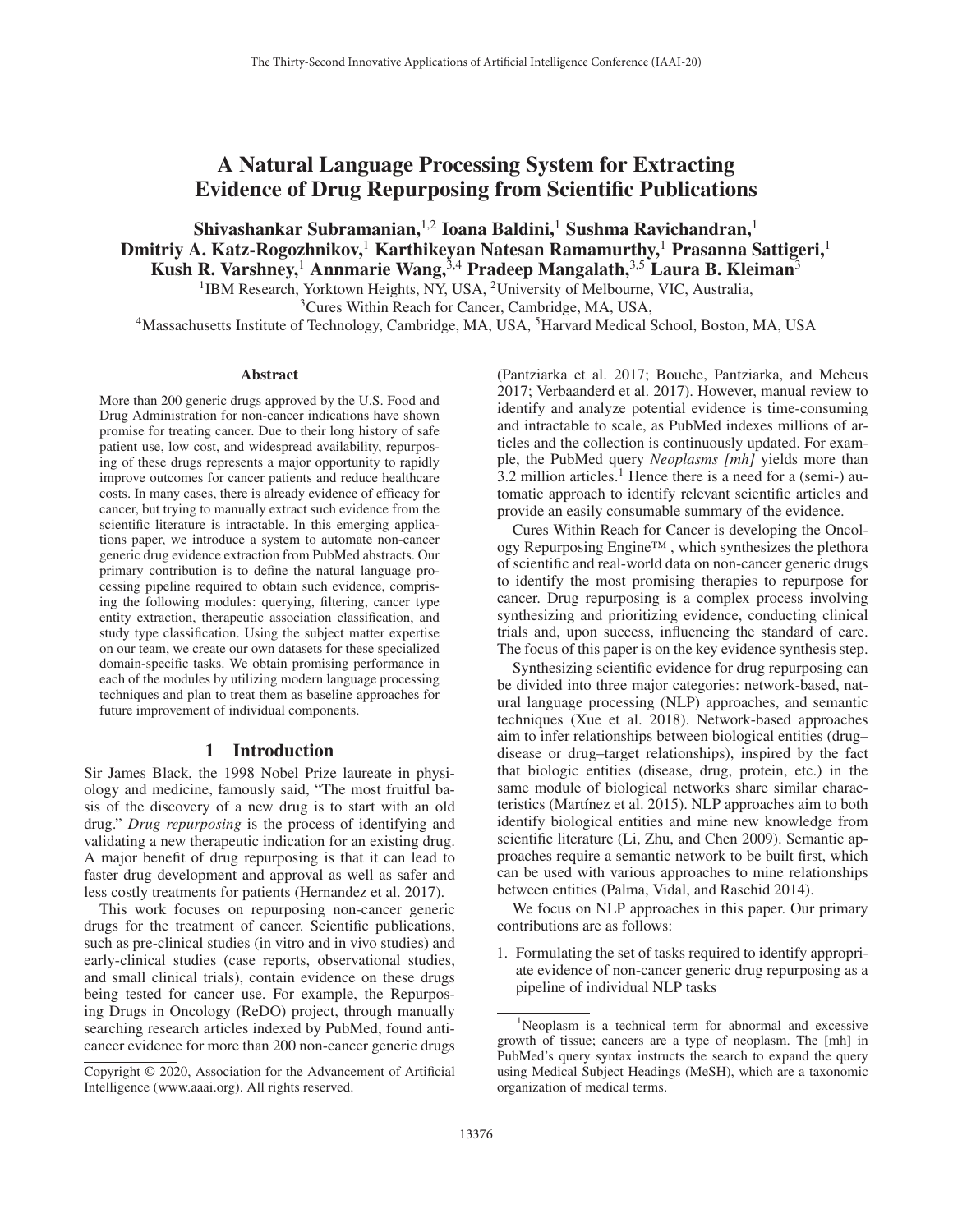- 2. Precisely specifying those tasks in terms of input and output (not an easy endeavor)
- 3. Creating domain-specific datasets that support the task definition
- 4. Designing models using modern techniques for each of the domain-specific tasks, along with their performance evaluation

In the remainder of the paper, we precisely formulate a set of NLP tasks on scientific papers for the purpose of evidence extraction and overview a solution architecture. We describe the dataset we have assembled using the subject matter expertise of our team. We provide details on our initial best attempts at techniques for the different NLP problems and present empirical results.

## 2 Problem Description

PubMed, provided by the National Center for Biotechnology Information (NCBI), is a comprehensive source of biomedical studies, comprising more than 30 million biomedical abstracts and citations from various sources such as MED-LINE, life science journals, and online books.

Given a list of generic drugs, the goal of our work is to automatically select from the large PubMed collection of abstracts, the articles that describe non-cancer generic drugs being tested for the treatment of cancer and measure cancerrelevant phenotypic outcomes.<sup>2</sup> Once relevant documents are identified, the next step is to correctly identify the type of drug and cancer studied, classify the therapeutic association between the two (e.g., positive, negative, inconclusive) and also the type of study that was performed (e.g., pre-clinical or clinical). We refer to this collection of information (i.e., drug, cancer, therapeutic association, study type) as the *evidence* discussed in the PubMed abstract.

Identifying such evidence from scientific abstracts is nontrivial for the following reasons:

Abstracts use domain-specific language: The articles that discuss cancer interventions use domain-specific jargon which makes the text hard to comprehend by both humans with non-expert background and machines that are not trained with domain-specific data. Hence a strong collaboration between domain-experts and data scientists is required to define machine learning tasks, collect and annotate the appropriate information and design and evaluate machine learning models that address the designed tasks. This is the main focus and contribution of our work.

Drug or cancer may not be the focus of the study: Even when an abstract contains given drug and cancer terms, it may turn out to be irrelevant because either the drug or the cancer are not the focus of the study. This can happen when

the drug and/or cancer are mentioned as background information, and not employed in the article's methods, objective or results. A subtle case is when the drug addresses sideeffects of cancer treatment, e.g. to reduce the pain caused by chemotherapy, but does not actually treat cancer.

Studies may not evaluate phenotypic outcomes: Some articles describe interventions of non-cancer generic drugs on cancer, without discussing phenotypic outcomes. For example, the mechanism of action of the drug for cancer is analyzed, without any mention of the therapeutic association between the drug and the disease. Such articles are not of interest to our study and filtering them out from the rest of the articles is a challenging NLP task. In addition, the complexity of the task is exacerbated by the fact that there are several possible phenotypic outcomes (e.g., cell growth, apoptosis, angiogenesis, tumor progression, overall survival) that can be described in various ways.

Incomplete/unreliable metadata: While PubMed articles are tagged with MeSH terms and publication type, as these tags are manually created, they are error-prone (Marshall et al. 2018) or incomplete. In addition, current publication types do not include information on pre-clinical studies.

Once the relevant abstracts are identified, the therapeutic association is identified for a pair of drug and cancer type, similar to drug-disease relation extraction (Peng, Wei, and Lu 2016). This step involves the following challenges:

Need for identifying cancer types: Studies of a given drug may address various types of cancer (especially true in pre-clinical studies), and hence it is important to identify the cancer types that represent the focus of a particular study, e.g., *non-small cell lung cancer*.

Presence of multiple drugs and cancer types: An abstract can discuss more than one drug and/or cancer type and hence it is necessary to consider all the pairs of drug-cancer combinations for analysis (Peng, Wei, and Lu 2016).

Last but not least, for those relevant abstracts with drugcancer therapeutic associations classified, it is important to predict the study types, which can be used to prioritize the drug-cancer pairs for further analysis. For example, results from clinical studies with patients carry more weight than pre-clinical laboratory studies.

#### 2.1 Solution Overview

We propose an evidence discovery pipeline, shown in Figure 1, to achieve the goals described above. First we query PubMed using the provided search engine to narrow the collection of articles we analyze. Note that querying PubMed, even with a sophisticated search string as explained shortly, may not yield only *relevant* articles. Hence we have a (shallow) filtering stage to reject the easy irrelevant cases. Using the resulting abstracts, cancer types are identified using a named entity recognition (NER) model. With the abstract and pairs of drug-cancer types, therapeutic association is classified and also the type of study is categorized.

As PubMed collection is comprehensive, different projects, such as the Cochrane Crowd project, established querying strategies to narrow down the collection to a subset of interest. For example, the Cochrane Crowd project developed a Cochrane highly sensitive search (CHSS) strategy

<sup>&</sup>lt;sup>2</sup>Phenotype is the observable physical properties of an organism; these include the organism's appearance, development, and behavior. We focus on phenotypic outcomes (such as proliferation/death of cells grown in culture or tumor progression/overall survival rates for clinical trials) since they are a more direct measure of outcomes that matter to cancer patients and represent stronger therapeutic evidence (as opposed to, for example, the effects of drugs on protein levels).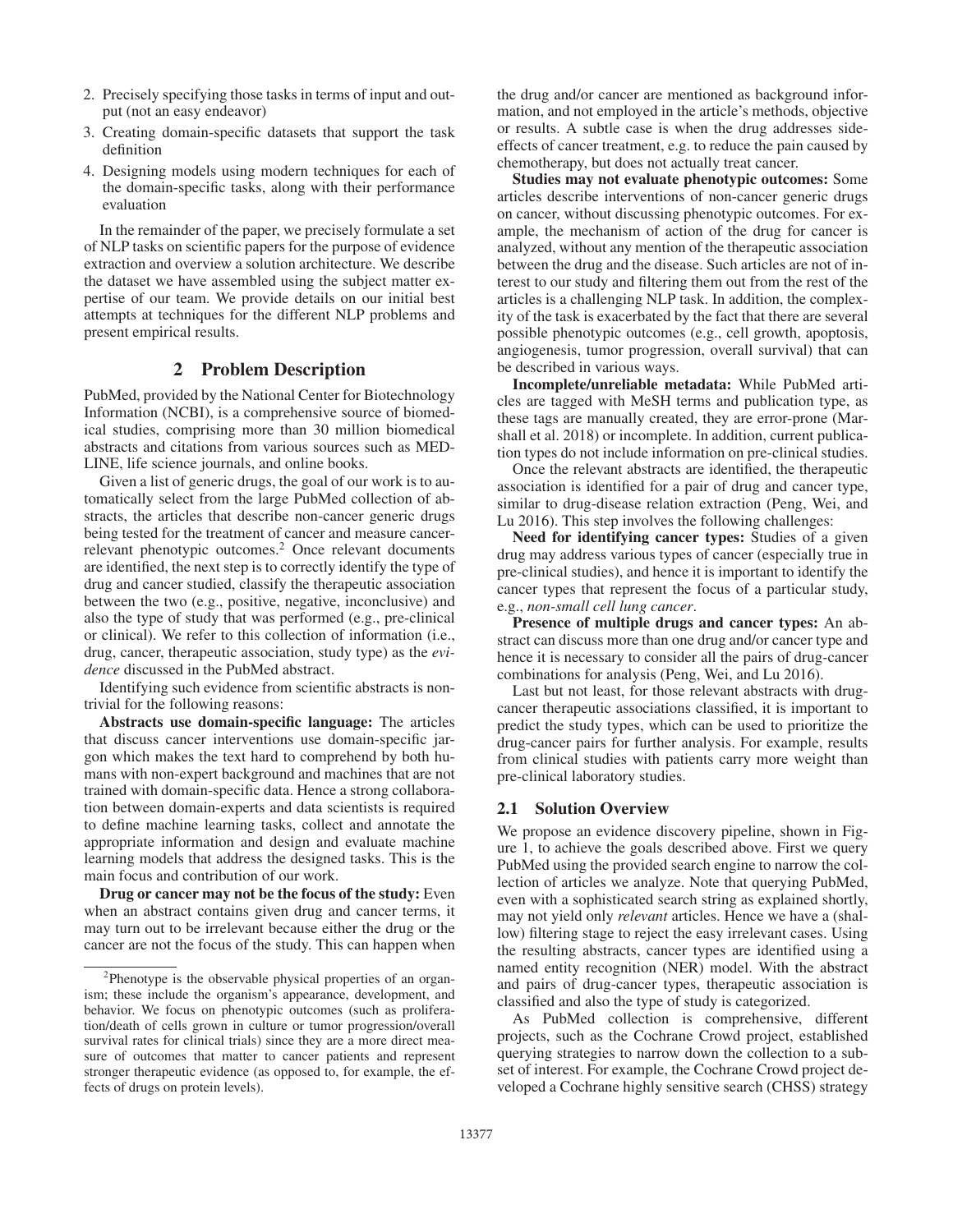

Figure 1: Solution overview: The proposed evidence discovery pipeline that takes a generic drug as input and provides pre- and early-clinical evidence of repurposing this drug for cancer treatment.

(Dickersin, Scherer, and Lefebvre 1994) to identify RCTs . In this work, we adapt the search strategy to our context. The PubMed query is detailed in Table 1. The additional filtering we perform is explained in Section 3. NER, therapeutic association and study type classification methods are discussed in Section 4. As not all the irrelevant articles are filtered with the shallow filter, we incorporate the irrelevant categories in the therapeutic associations class schema, as given below:

- Irrelevant:
	- Drug has no relation to cancer (cases where either the drug or the cancer is not the focus of the study).
	- Abstract does not discuss a *phenotypic outcome*.
- Relevant:
	- Effective: the drug was shown to be effective for treating the cancer.
	- Detrimental: the drug has a detrimental effect on the cancer.
	- No effect: the drug has no effect on the cancer.
	- Inconclusive: the results of the study are inconclusive.

The study types we consider are defined as follows:

- pre-clinical studies (in vitro, in vivo)
- observational studies (incl. case reports)
- clinical trials.

An example of a *relevant* abstract with cancer type, therapeutic association and study type annotation is given in Figure 2. The next section describes how we created an initial annotated dataset that enabled us to build machine learning models for the cancer type, therapeutic association and study type identification.

## 3 Dataset

Our team of machine learning scientists and biomedical scientists worked closely together to fine-tune the querying/filtering strategy and to annotate cancer types, along with the therapeutic associations and study types. We started by considering a subset of FDA-approved non-cancer generic drugs. We followed the sequence of steps described below to create our dataset. In the beginning, the process was highly iterative. As we learned and discovered more details on the articles of interest, the process became streamlined.

Retinoids can block cell proliferation and induce apoptosis in tumor cells. The antitumoral effect of synthetic retinoids like **Adapalene (ADA)** on **hepatoma** cells (HepG2, Hep1B) was investigated. **ADA** at 10(-4)M efficiently induced apoptosis, reaching 61.7% in HepG2 and 79.1% in Hep1B after 72 h incubation. This was accompanied by up-regulation of pro-apoptotic bax and caspase 3, while bcl-2 was down-regulated, shifting the bax/bcl-2 ratio to >2.3 in hepatoma cells. *ADA inhibits hepatoma cell growth in vitro and is a powerful inducer of hepatoma cell apoptosis.*

Figure 2: Sample *relevant* abstract annotation. PubMed # 15105045, *Adapalene* is the non-cancer generic drug, used to treat *hepatoma cancer*. It is a pre-clinical evidence (in vitro study), and has an *effective* association. Evidence for association with phenotypic outcome measured is italicized.

Querying for high recall: We curated a list of about 150 positive examples (largely extracted from the citations from the ReDO project) which represent abstracts that contain pre-/early-clinical evidence of non-cancer generic drugs used in cancer treatment. We developed a query, which is a variant of the CHSS strategy for fetching potentially relevant abstracts in the context of the non-cancer drug and cancer diseases specified in the query. Note in Table 1 the drug is specified while the cancer is not. We obtained a recall of over 97% on the list of positive examples.

Entity filtering for improving precision: We sampled abstracts obtained from the query and manually analyzed the contents of the abstract to evaluate precision, which was around 13%. From this initial set of examples, we observed that cancer may not be present in the abstract itself; we speculate that the search on MeSH terms such as *Neoplasms [mh]* include such articles. To improve precision, we filtered articles which do not contain *cancer* or *cell line*<sup>3</sup> entities in the abstract, and we refer to this process as *entity filtering*. This had no impact on the recall of positive examples. Choosing 100 random abstracts from the output of the query, after applying entity filtering and manually annotating the text, we obtain a precision of over 40% in identifying relevant abstracts (See class schema in Section 2.1 for the definition of relevant abstracts). A majority of the abstracts were irrelevant because drugs or cancer types were mentioned as background information, without being the fo-

<sup>3</sup> Since the article is indexed with *Neoplasms*, we expect either cancer or cell lines to be discussed in the abstract.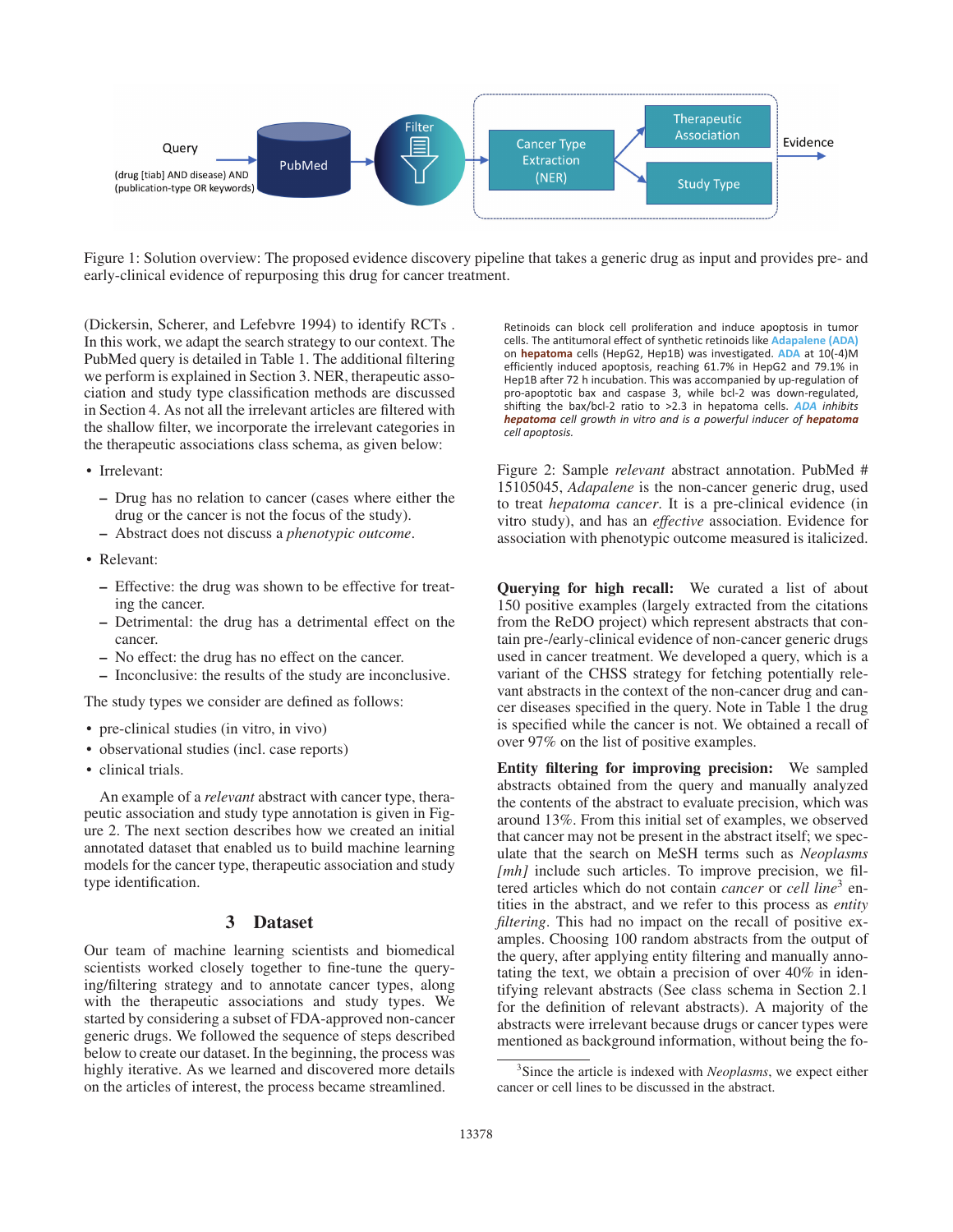| Component        | <b>Definition</b>                                                                                                                                                                                                                       |
|------------------|-----------------------------------------------------------------------------------------------------------------------------------------------------------------------------------------------------------------------------------------|
| <b>DISEASE</b>   | Neoplasms [mh] OR cancer [tiab] OR tumor [tiab] OR leukemia [tiab] OR carcinoma [tiab] OR blastoma [tiab] OR sarcoma<br>[tiab] OR myeloma [tiab] OR lymphoma [tiab]                                                                     |
| PUBLICATION-TYPE | clinical trial [pt] OR clinical observational study [pt] OR case reports [pt] OR controlled clinical trial [pt] OR randomized<br>controlled trial [pt]                                                                                  |
| <b>KEYWORDS</b>  | preclinical [tiab] OR in vitro [tiab] OR in vivo [tiab] OR animals [mh] OR humans [mh] OR mice* [tiab] OR mouse [tiab] OR<br>placebo [tiab] OR clinical [tiab] OR observ <sup>*</sup> [tiab] OR Drug Evaluation, Preclinical [mh:noexp] |
| <b>OUERY</b>     | (drug [tiab] AND disease) AND (publication-type OR keywords)                                                                                                                                                                            |

Table 1: Querying approach modified from CHSS strategy. QUERY enforces that output abstracts should contain the given drug, and should be related to cancer disease (DISEASE), and also be a pre-/early-clinical evidence (PUBLICATION-TYPE, KEYWORDS).

#### cus of the study.

Shallow filtering with proximity features: To improve precision further, we developed a *shallow filtering* step, which is based on drug and cancer type proximity features in the given abstract (Peng, Wei, and Lu 2016). By manually inspecting relevant abstracts, we devised the following set of features:

- Occurrence count for given drug in the abstract. We speculate that the higher the count, the more likely the drug is the focus of the study.
- Binary indicator of whether the drug and cancer entities are co-located at sentence level, and the position of such a sentence in the abstract. The collocation at the sentence level increases the chance of a relationship between the two, while the sentence position within the abstract may suggest importance (e.g., conclusive results are usually discussed towards the end)
- Binary-valued co-location features (as explained above) computed with and without expanding abbreviations.
- Binary indicator of whether the drug and cancer entities are co-located in the title.
- Binary indicator of whether the drug and cancer entities are co-located in the last sentence.

Dataset creation: We considered the drugs and corresponding abstracts from the positive examples list as positive instances, and the instances from random samples where *drug had no relation to cancer* as negative cases. We trained a naïve Bayes model (due to small sample-size) using the proximity features from 275 instances (repeated for multiple drugs in an abstract). The classification threshold was tuned using 5-fold cross validation, and we used this trained model to filter instances further. We obtained a sample of over 200 drug and abstract combinations from the query after passing the output through both the entity and shallow filters, and analyzed it manually. The ratio of cases where drug or cancer entities not relevant to the objective of study decreased where 81% of those cases were filtered (compared to 71% without the shallow filter), and the overall precision for *relevant* cases was 53%. We used this model to sample more abstracts for several iterations. All abstracts were manually annotated by one domain-expert annotator, and expanding the effort with more annotators deserves attention in future work. The dataset annotated so far comprises 1085 abstracts, out of which 522 are relevant and 563 irrelevant.

| Coarse-level Association |                                | Count |
|--------------------------|--------------------------------|-------|
| Irrelevant               | Drug has no relation to cancer | 553   |
|                          | No phenotypic outcome measured | 155   |
|                          | Effective                      | 555   |
| Relevant                 | Detrimental                    | 50    |
|                          | Inconclusive                   | 216   |
|                          | No effect                      | 68    |

Table 2: Therapeutic association distribution in the dataset collected. Coarse-level: broad category of associations

| Study type                   | Count |
|------------------------------|-------|
| Pre-clinical                 | 318   |
| Clinical observational study | 107   |
| Clinical trial               | 69    |
| Other                        | 28    |

Table 3: Stage of evidence (study type) distribution in the relevant abstracts.

The therapeutic association distribution considering pairs of drug-cancer types is given in Table 2. Since there can be more than one *(drug, cancer)* pair in an abstract, the sum of all counts in the table are higher than the number of unique abstracts. The distribution of study types for the 522 relevant abstracts is given in Table 3. Note that for the relevant cases, the articles belong to a single study type, hence the study type classification corresponds to the entire abstract, and not to a drug-cancer pair, as is the case for the therapeutic association.

#### 4 Solution Components

We discuss the approaches for entity extraction, therapeutic association classification, and study type classification, which form the key components of the proposed evidence discovery pipeline.

Named Entity Recognition: For cancer-related entity identification, we use various NER methods. The entities of interest include: cancer, cell lines and organ of the body. Cancer entities indicate the type of cancer discussed in the abstract, cell lines are used to filter abstracts (as explained in previous section), and organ of the body is used for post-processing. We train sequential token-level IOB (inside, outside, beginning) tag prediction model using the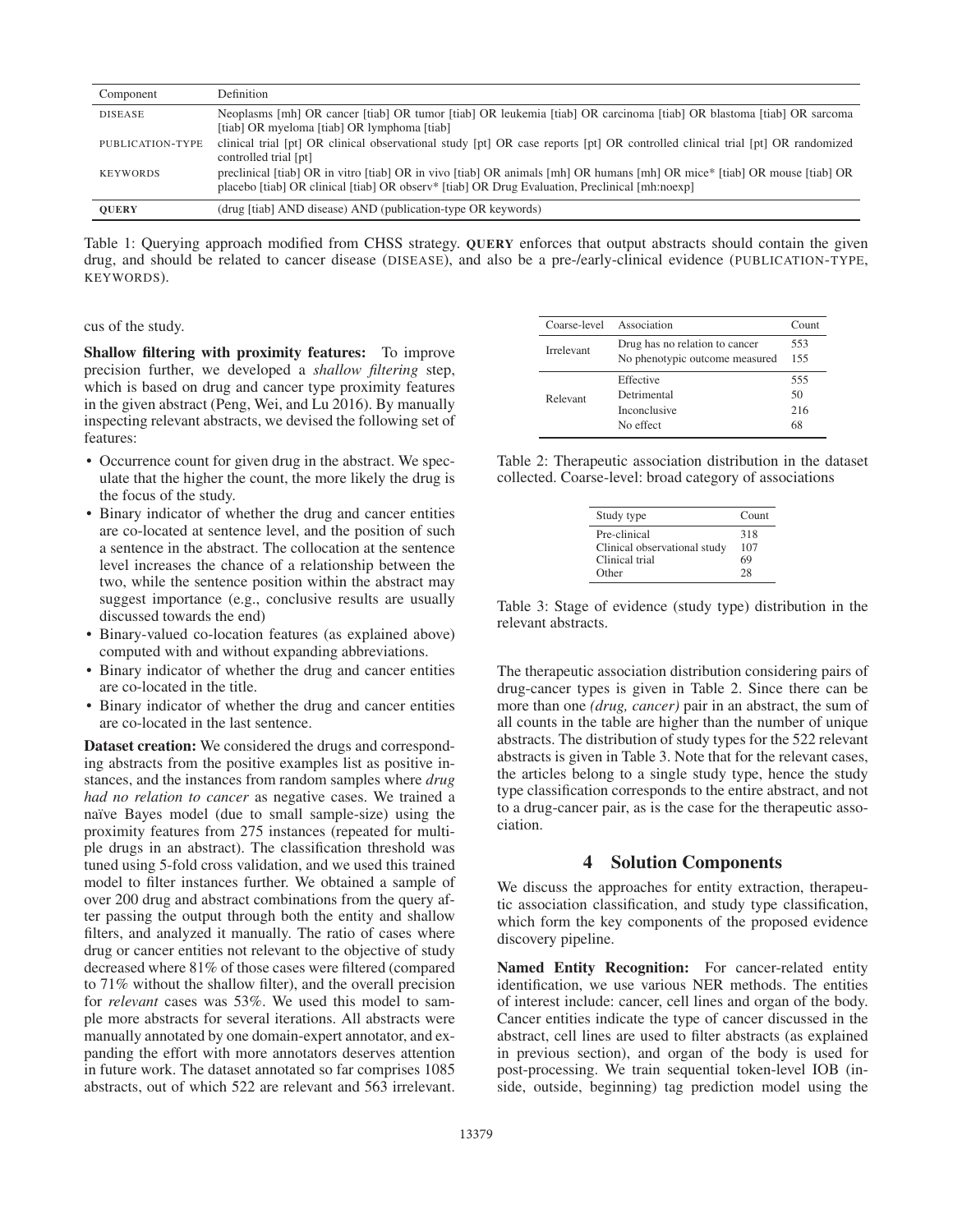|  |  | Tag  O O O O O O |                                                                    |  | O O B-Cancer I-Cancer |  |
|--|--|------------------|--------------------------------------------------------------------|--|-----------------------|--|
|  |  |                  | Token  to evaluate a potential therapeutic agent for breast cancer |  |                       |  |

Table 4: NER example with cancer and other tokens tagged using IOB format.

| Model | Recall | OS   |
|-------|--------|------|
| CRE   | 54.2   | 66.4 |
| spaCy | 67.7   | 77.6 |

Table 5: NER Performance

BioNLP13CG dataset (Pyysalo et al. 2015). Tokens that are not of interest are treated as 'O'. Table 4 shows an example. We use the well-known conditional random field (CRF) (Song et al. 2018) and convolutional neural network (CNN) based spaCy models (Honnibal and Montani 2017) for entity extraction as discussed below.

*CRF*: The following word features are used with a linear chain CRF-based probabilistic model: token, word shape (capitalization, punctuation, digits), Penn POS tags based on spaCy, ClearNLP dependency labels, relative position in the sentence, and features for the adjacent words.

*spaCy*: spaCy NER is a transition-based system based on the chunking model from (Lample et al. 2016). It uses a CNN to score actions, where tokens are represented as hashed, embedded representations of the prefix, suffix, shape and lemmatized features of individual words. This model has been shown to provide state-of-the-art results on many datasets (Neumann et al. 2019).

Once we obtain the chunks of entities (sequence of BI tokens), we perform post-processing as follows: (i) merge tokens of the form 'Cancer (entity) of the Organ (entity)' as 'Organ Cancer', for e.g., 'tumor of the lung' as 'lung tumor'. (ii) 'lung/breast cancer' as 'lung cancer' and 'breast cancer'. (iii) abbreviations and expansions are considered as entities.

Therapeutic Association Classification: Given a drugcancer pair and the corresponding abstract text, we use the following approaches for association classification.

*Logistic Regression*: A standard logistic regression model trained with feature vectors that are a concatenation of term frequency bag-of-words representations of abstracts, drug and cancer type (Lehman et al. 2019). The tokens are stemmed using the Porter stemmer.

*Deep Averaging Networks (DAN)*: This model is similar to logistic regression, except that the tokens of abstract, drug and cancer type are initialized with word vectors trained using skip-gram objective over a large set of PubMed abstracts (Pyysalo et al. 2013). The text of a given abstract is passed through deep averaging networks (Iyyer et al. 2015) where the word vectors are re-trained (with the training data and classification objective), and the representations of abstract, drug and cancer type are concatenated, and passed through a final logistic layer. During experimentation, we observed that the DAN model performs better than a simple feed-forward network where the word vectors are static.

*SciBERT*: BERT (Devlin et al. 2019) (deep bidirectional

| Class      | Log. Reg DAN SciBERT |      |      |
|------------|----------------------|------|------|
| Irrelevant | 0.83                 | 0.81 | 0.81 |
| Relevant   | 0.80                 | 0.79 | 0.85 |

Table 6: Binary therapeutic association classification

| Class                 | Log. Reg | DAN  | <b>SciBERT</b> |
|-----------------------|----------|------|----------------|
| No relation           | 0.74     | 0.71 | 0.80           |
| No phenotypic outcome | 0.30     | 0    | 0.34           |
| Effective             | 0.72     | 0.67 | 0.73           |
| Detrimental           | 0.12     | 0    | 0.33           |
| No effect             | 0.18     | 0    | 0.18           |
| <b>Inconclusive</b>   | 0.30     | 0.03 | 0.25           |

Table 7: Fine-grained therapeutic association classification.

transformers that learn representations by predicting masked tokens and next sentence) trained on scientific literature text (Beltagy, Cohan, and Lo 2019). The drug and cancer type entities are encapsulated with special characters and concatenated with the input abstract text. The task is framed as a multi-class classification problem. The sequence representation is obtained using SciBERT's encoding of the [CLS] token $4$  (from the last hidden layer). This encoding captures the entire sequence representation and is used for the multiclass classification with a logistic layer.

Study Type Classification: We train logistic regression models with different choices of features (Marshall et al. 2018): bag-of-words (BoW), publication type (PT), MeSH terms and combining all.

## 5 Experimental Results

NER: Since annotations are obtained only for the target cancer type in each abstract, we evaluate the performance (on the 1085 abstracts) using recall<sup>5</sup> with exact match and a token-level overlap score (OS) (Moreau, Yvon, and Cappé 2008), where the predicted entity with highest overlap is used to compute the score. Performance comparing the CRF and spaCy model is given in Table 5: spaCy performs better than CRF.

Therapeutic Association: We perform a 5-fold crossvalidation split at the document level, and evaluate performance for drug-cancer type pairs, given the abstract text. Note that we use gold-standard cancer type annotations for this analysis. We evaluate two different settings to understand the complexity of the task: (1) irrelevant vs. relevant

<sup>&</sup>lt;sup>4</sup>[CLS] is inserted as a special beginning token for every input sequence.

<sup>5</sup> Ratio between *count of unique cancer entities predicted correctly by the model.* and *number of unique cancer entities*